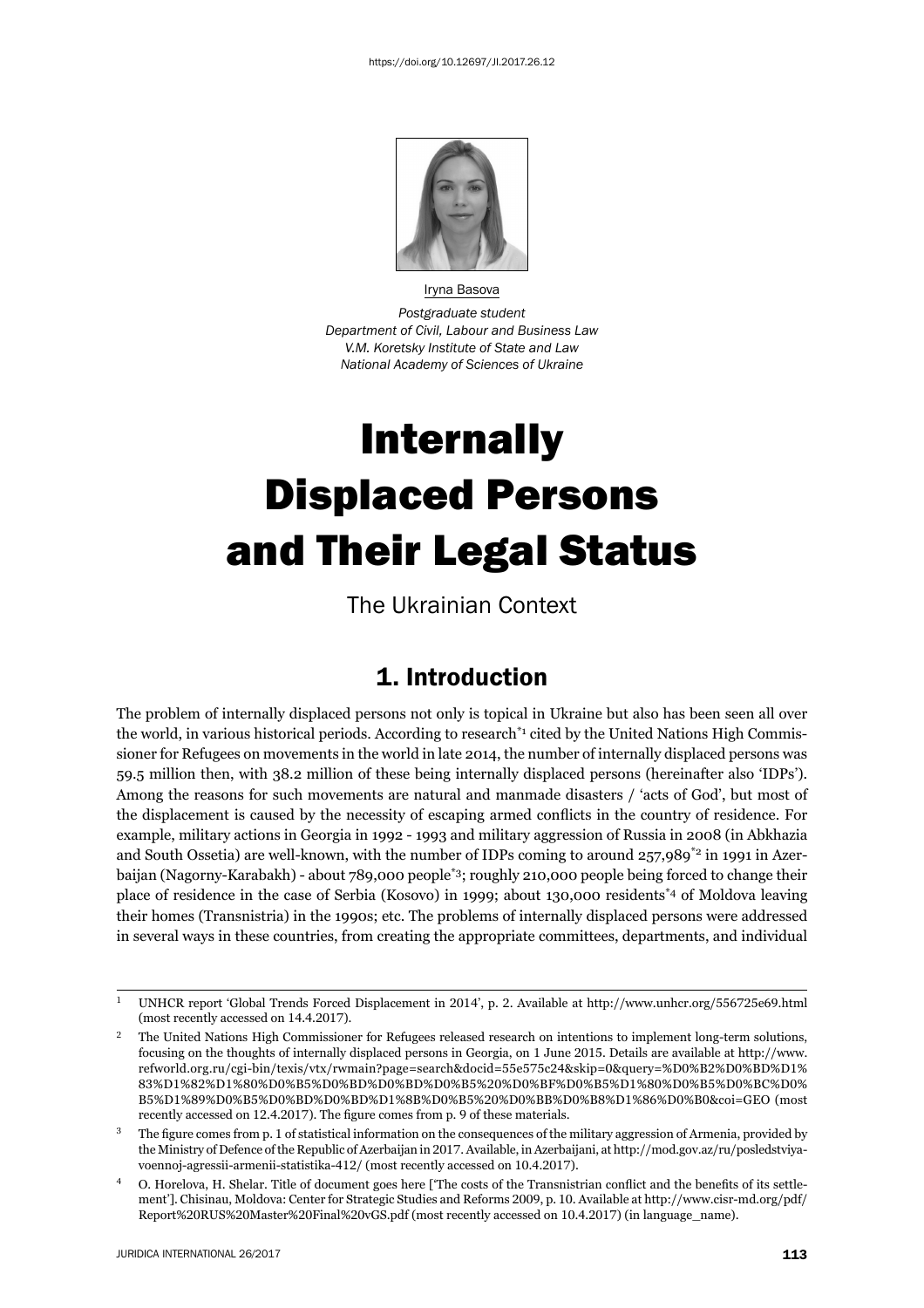legal frameworks, through limiting the making of additions or other changes to the existing regulatory framework, to the adoption of programmes for IDP issues that had not been recognised, and carrying out of regulatory consolidation of these persons' separate legal status. For example, the resolution of IDP-related problems was assigned to the appropriate authority; specific legislation was developed to provide a definition of 'IDP' and the introduction of a distinct terminological framework; provisions on legal, economic, and social guarantees were set forth; and rights and duties for immigrants<sup>\*5</sup> and others in Georgia were specified. In contrast, problems of IDPs in Moldova have not been resolved at the legislative level: a legal status for such persons has not been provided, and social and benefits-related issues have been addressed only sporadically.

The appearance of IDPs in Ukraine has created the need to provide a state system of social protection for this category of people – a necessity for development and implementation of normative legal acts, to give the competence to the relevant bodies. To date, the legal regulation of IDPs has been determined by a self-created legislative base, the provisions of which are developed in account of the norms of recognised principles and standards of international law, along with the experience of other countries that have experienced such a phenomenon.

The main purpose with this article is to examine the problems of displaced people in Ukraine, their legal status and place in the national legal system, the peculiarities of the established norms, and the compliance of the Ukrainian approach with the international requirements. In essence, the article offers a general description of the legal framework for the legal regulation surrounding internally displaced people, the influence of the norms of international law on its formation, the categorical apparatus, intelligence and reference information, and the associated issues of social protection.

## 2. A general overview of the international legal regulation of IDPs

As noted above, IDP is not a new category for the world, and issues of these persons' international legal regulation have long remained relevant. However, today, within the framework of international co-operation, there is only one international document on IDPs, which, although being recommendatory, is based on the norms of international law, especially in the field of human rights, among them the provisions of international humanitarian law (the International Covenant on Civil and Political Rights\*6 of the United Nations, from 16.12.1966; the International Covenant on Economic, Social and Cultural Rights<sup>\*7</sup> of the UN, from 16.12.1966; the Convention on the Status of Refugees<sup>\*8</sup>, from  $28.7.1951$ ; etc.). The above-mentioned international document serves as a guide for developing a national policy for countries facing the problems of mass forced internal displacement. This document is the main set of guidelines addressing displacement of people within a country\*9, developed by the representative of the United Nations General Secretary with regard to internally displaced people and published in 1998 (hereinafter 'the Principles'). The Principles provide a definition for IDP, stipulated rights and guarantees, the forms of protection envisaged for internally displaced people, recommendations for countries facing such a problem, etc. According to paragraph 2 of the introductory part of the Principles, 'internally displaced people are people or groups of persons who were forced to flee or leave their homes or places of usual residence as a result or in order to avoid the

<sup>&</sup>lt;sup>5</sup> The law of Georgia on 'persons displaced from the occupied territories of Georgia – internally displaced people', dated 6.2.2014, No. 1982. Available, in language\_name, at http://www.refworld.org.ru/type,LEGISLATION,,GEO,5577019a4,0. html (most recently accessed on  $22.7.2017$ ).

International Covenant on Civil and Political Rights. A UN multilateral treaty (international document from 16.12.1966) available, in Russian, at http://www.ohchr.org/RU/ProfessionalInterest/Pages/CCPR.aspx (most recently accessed on 22.7.2017).

<sup>ɸ</sup> International Covenant on Economic, Social and Cultural Rights. A UN multilateral treaty (international document from 16.12.1966) available, in Russian, at http://www.un.org/ru/documents/decl\_conv/conventions/pactecon.shtml (most recently accessed on 22.7.2017).

Convention on the Status of Refugees. Available, in language\_name, at http://unhcr.org.ua/img/uploads/docs/1951%20 convention.pdf (most recently accessed on 23.7.2017).

See the main guidelines on displacement of people within the country that were published by the Economic and Social Council of the United Nations (ECOSOC) on 22 July 1998. Available, in Russian, at http://www.un.org/ru/documents/decl\_conv/ conventions/internal\_displacement\_principles.shtml (most recently accessed on 10.4.2017).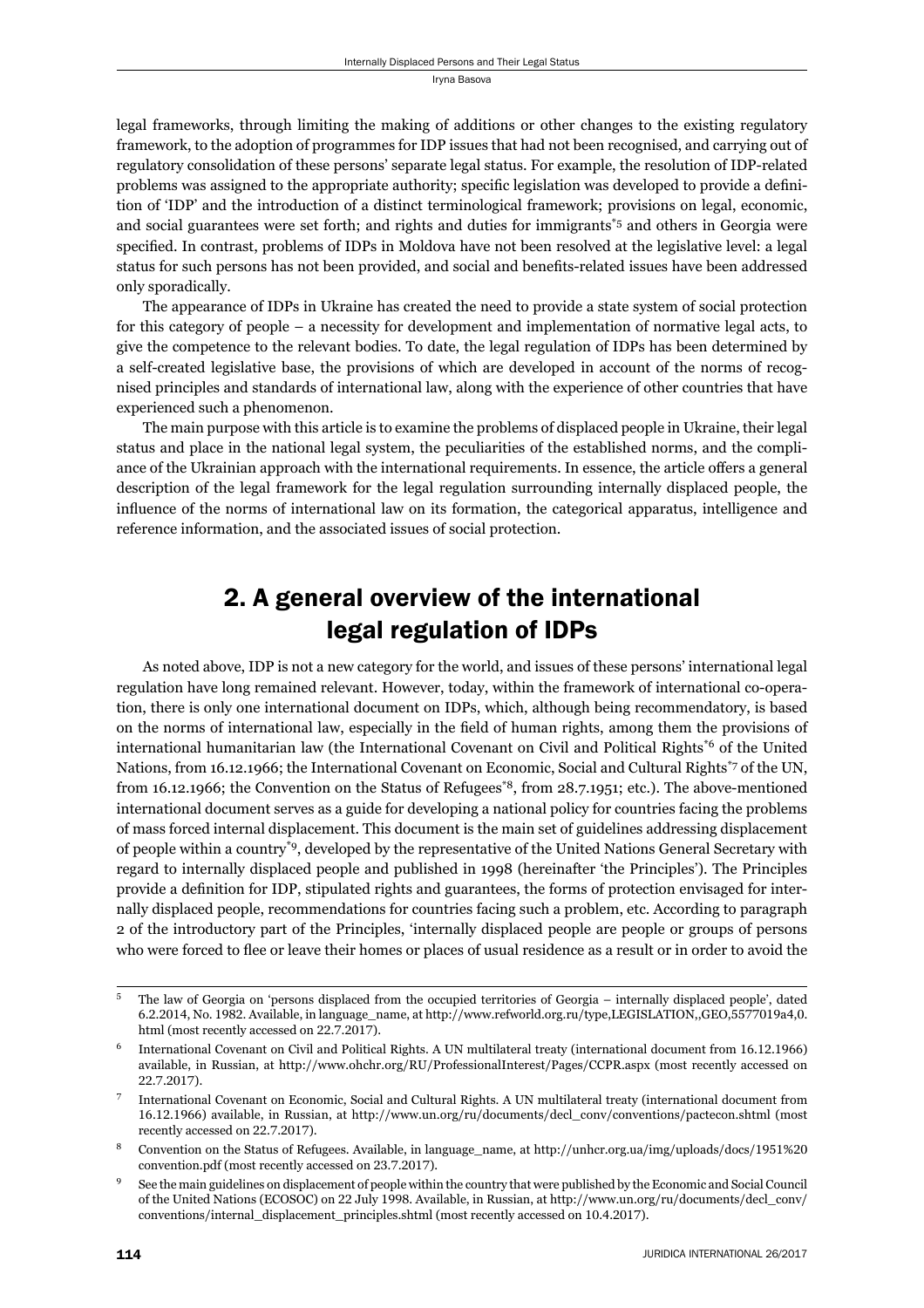consequences of a military conflict, mass violence, human rights violations, natural disasters or disasters caused by human activities and those, who have not crossed internationally established state borders'.\*10 Attention is drawn to protection against discrimination, primarily on the grounds that the latter are IDPs, to ensure their rights and freedoms, in accordance with the norms of international law and national legislation. There are provisions for recognition of the legal personality of IDPs, which should allow them to exercise the rights set forth in the national legislation and take advantage of the guarantees provided therein. For example, in accordance with Principle 20, for national authorities, supplying of all documents necessary for the realisation of the lawful rights of IDPs (a passport, certificate of registration as an IDP, and birth (along with marriage, if relevant) certificate) is envisaged for said authorities. In consequence of this, an IDP should be able to exercise the right to education, employment, pension, etc. The IDP is guaranteed the right to freedom of thought, conscience, belief, and expression; freedom to speak in a language acceptable to him or her; and freedom to take part in public affairs and to exercise electoral rights (to participate in voting). Provisions are specified for guarantees of return or alternative settlement, reintegration, and other actions. According to Principle 3, the responsibility for providing protection and humanitarian assistance to displaced people rests with national authorities, and displaced people, in turn, have the right to request and receive such protection, humanitarian aid, and charitable help.

However, a question arises as to the legal force of such an international document. First of all, its binding nature for countries experiencing the phenomenon in question should be considered. In the author's opinion, the Principles are legally binding, since they are elaborated upon and adopted within the powers of the UN bodies, which are defined via the provisions of the UN Charter (articles 10 and 13) $\textsuperscript{*11}$ . The compulsory nature of the provisions of the Principles for countries can be achieved by signing, by ratifying, or by acceding. According to the document, the agreeing country gives its consent to be bound by the provisions of the act; that is, it expresses willingness to the international community to assume its obligations to comply with the document's requirements. Today, this practice does not exist, however; the Principles remain an international document that has the nature of a recommendation in reality. Their content is actively employ by international structures and bodies, international humanitarian organisations, and national authorities, they are the basis of the legal framework for the formulation of a state policy in terms of protection of internally displaced people. Ukraine is one participant in this work. In my view, the Principles represent a successful international decision (as an act) on international legal regulation of issues related to IDPs in the modern world, which has sufficiently substantial content. However, I believe that it would be advisable to give them a mandatory character, thereby, substantially expand the range of problematic issues with specific causes and linked to factors of internal movements of other countries.

## 3. Internally displaced persons for the Ukrainian state: History and contemporaneity

The problem of mass forced displacements is not new for the Ukrainian state, law, and science. History knows numerous cases of mass forced internal migration among the Ukrainian population from places of permanent residence as caused by political, economic, ecological, technological, and defence factors. Several could be named, among them the construction of the Yavoriv firing range in the Lviv region, which started in the early 1940s; 'exchange of populations' under the agreement between the Government of the Ukrainian Soviet Socialist Republic and the Polish Committee of National Liberation on the evacuation of the Ukrainian population from the territory of Poland and Polish citizens from the territory of the USSR<sup>\*12</sup> from 9.9.1944; the construction of reservoirs for the Dnieper hydro-cascade in the 1950s–1970s; and the accident at the Chernobyl nuclear power plant in 1986. In all these cases, residents who were forced to

<sup>&</sup>lt;sup>10</sup> *Ibid.*, paragraph 2.

<sup>&</sup>lt;sup>11</sup> The UN Charter, an international document whose relevant portion is available, in Russian, at http://www.un.org/ru/sections/ un-charter/chapter-iv/index.html (most recently accessed on 24.4.1017).

<sup>&</sup>lt;sup>12</sup> Agreement from 9.9.1944. Legislation of Ukraine database, from the Verkhovna Rada of Ukraine. Available, in Ukrainian, at http://zakon5.rada.gov.ua/laws/show/616\_065 (application date: 9.5.2016).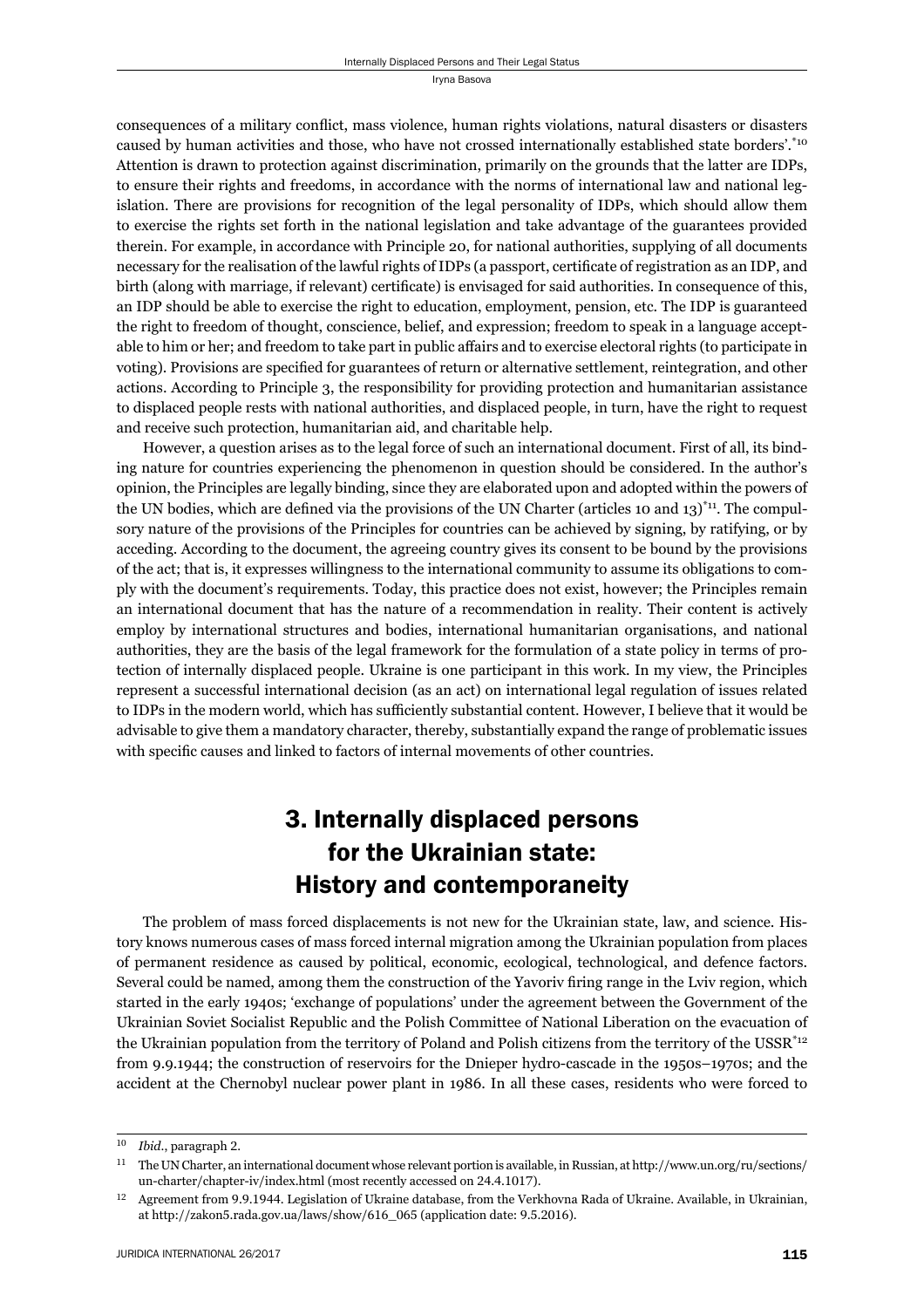move within the territory of Ukraine (or the Ukrainian SSR, as part of the USSR) actually were internally displaced persons and in need of social protection from the country's authorities. However, the earlier legislation surrounding them did not apply such terms as 'internally displaced persons'. Identical in meaning have been the following designations: forced migrant, exile, evacuated person, person affected by the incident at the Chernobyl nuclear power plant, and others. The framework for legislation related to them consisted of acts adopted for a set term that specified the circumstances of resettlement and measures for security and social orientation. However, in most cases, such measures were not sufficient to protect the rights and freedoms of the migrants or even violated them. While research on forced displacements of Ukrainians in a historical context is engaged in by a significant number of scientists (Y. Slyvka $^{*13}$ , M. Buhai $^{*14}$ , N. Lobas-Danylyha<sup>\*15</sup>, T. Pron<sup>\*16</sup>, N. Horlo<sup>\*17</sup>, and others), scientific study of the problems associated with forced internal displacements in their present form, especially their legal regulation in the system of social protection of Ukraine, remains sparse, with various open and unexplored issues. There are only rare cases of such studies: the work of O. Skrypniuk<sup>\*18</sup> and O. Kudryavtseva<sup>\*19</sup>. Hence, definition of the legal status of IDPs in Ukraine and ways to improve the legal regulation related to them forms one of the main tasks of science considering the right to social security.

The question of IDPs intensified in early 2014 in Ukraine in consequence of military aggression by the Russian Federation, which caused temporary occupation of the Autonomous Republic of Crimea, the city of Sevastopol, and certain districts in the Luhansk and Donetsk regions. Residents of these areas experienced real fear for their life and health, so they were forced to change their place of residence and work. The Ukrainian-government-controlled territories became a second home for many families who witnessed the military aggression from Russia, people who lost their job, documents, and material property acquired over the course of life. According to statistics from the Ministry of Social Policy of Ukraine<sup>\*20</sup>, as of 3.4.2017, there were 1,590.056 migrants or 1,278.204 families from Donbass and the Crimea region registered. Most of the migrants are geographically located in the portions of the Luhansk and Donetsk regions controlled by the Ukrainian government; in territories in the Kharkiv, Dnipropetrovsk, and Kiev regions; and in the city of Kiev itself. A smaller percentage are distributed across regions of western Ukraine.

The appearance of such a large number of persons suffering forced internal displacement has become a challenge for the country, society, and the modern science of law and social security, and it has grown into a key issue in terms of the ability of the country to ensure proper and adequate social protection for this category of citizens. In significant numbers, scientists have carried out historical research on the problems of mass deportation of Ukrainians, but, as noted above, scientific study of the problem of forced internal displacement in its present form, particularly with regard to legal regulation within the system of social protection of Ukraine, is open and scarcely explored. Therefore, determination of the legal status of the people in question and ways to improve legal regulation surrounding internally displaced persons is one of the main tasks of the modern science of law of social security of Ukraine.

ɲɴ Y. Slyvka et al. (eds). *Deportations: Western Lands of Ukraine, Late ɴɱ's – Early ɶɱ's: Documents, Materials, Memoirs*. Lviv, Ukraine 1996, Vol. 1, p. 380; Vol. 2.

<sup>&</sup>lt;sup>14</sup> N.F. Buhai. The peoples of Ukraine in the 'Stalin Special Folder'. – *International Russian History*. Moscow: Nauka 2006, p. 115.

<sup>&</sup>lt;sup>15</sup> N. Lobas-Danylyha. Conditions of resettlement of Ukrainians from Poland to the western regions of Ukraine in 1944–1946. – A.O. Chemerys (ed.). *Effectiveness of Public Administration: Collection of Scientific Works in General. Lviv, Ukraine 2004*  $(6th$  ed.)  $/ 2005$  (7th ed.), p. 155.

 $16$  T. Pron. Soviet–Polish exchange of territories in 1951 in the legends of soldiers of the steppe of Ukraine. Available in a Ukrainian version at http://dspace.nbuv.gov.ua/bitstream/handle/123456789/71094/21-Pron.pdf?sequence=1 (application date: 26.6.2017).

<sup>&</sup>lt;sup>17</sup> N. Horlo. Payment of compensations to the settlers during the construction of reservoirs of the Dnipro hydroelectric cascade as a manifestation of neglect of the human factor (50-70-ies of the XX century). – H.V. Samoilenko (ed.). *Literature and Culture of Polissya: Regional History and Culture in the Ukrainian and Eastern European Context*. Nizhyn, Ukraine 2005. Issue 29, p. 195.

<sup>&</sup>lt;sup>18</sup> O.V. Skrypniuk. Problems of children's rights and freedoms in armed conflict: New challenges for Ukraine. – *Almanac of* Law 2015/6, pp. 20-24.

<sup>&</sup>lt;sup>19</sup> O. Kudryavtseva. Constitutional principles of protection of children's rights and freedoms in Ukraine: Experience, problems, perspectives – *Historically* (a legal journal of Constitutional, administrative, informational and financial law) 2014/3 (P.II. 1), pp. 49-53.

<sup>&</sup>lt;sup>20</sup> See the Ministry of Social Policy of Ukraine's statistics on internally displaced person in Ukraine as of 3.4.2017. Available, in Ukrainian, at http://www.msp.gov.ua/news/12860.html (most recently accessed on 3.4.2017).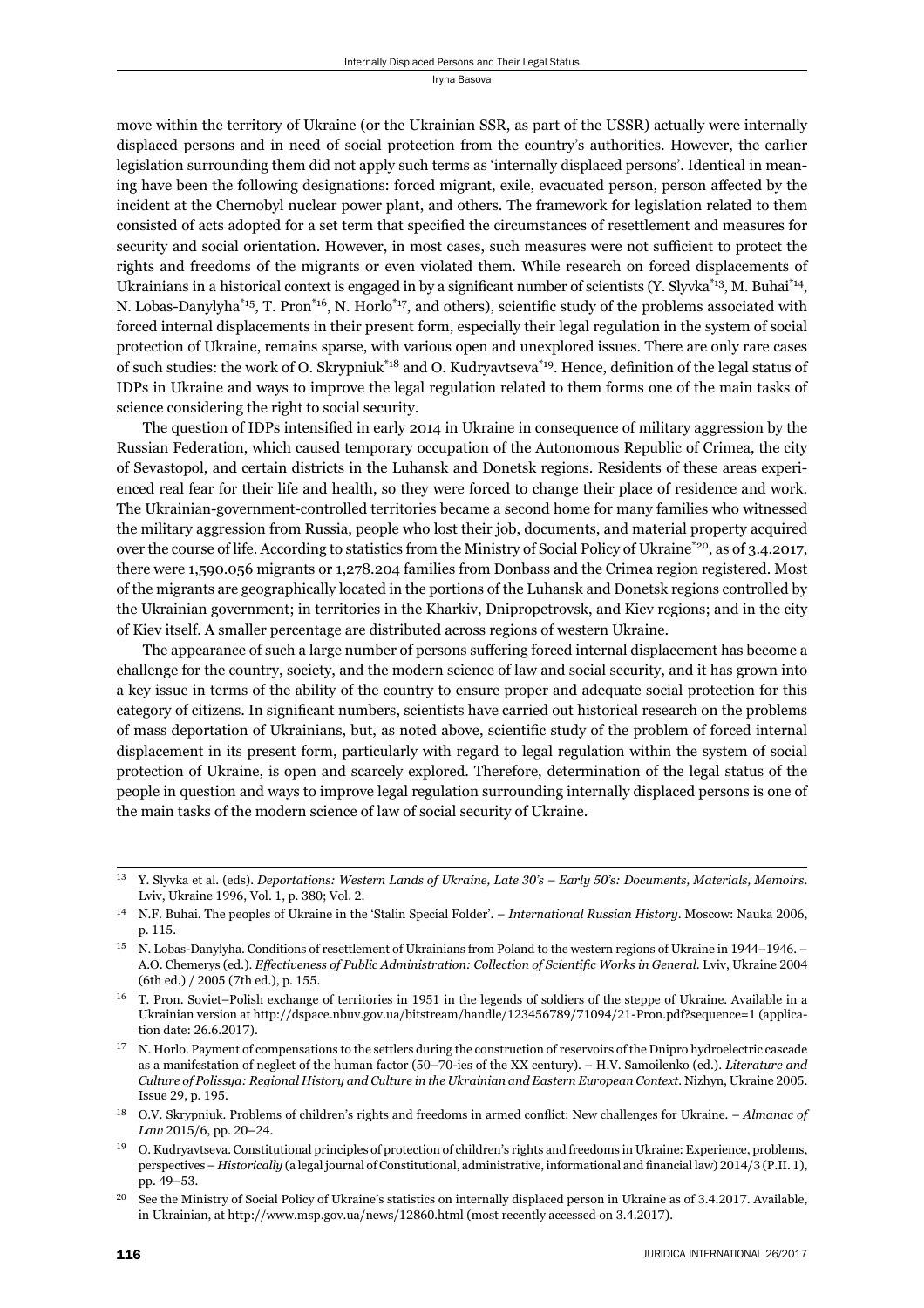The Ukrainian legislator is guided by the principles and provisions of international legal agreements in the development of state policy pertaining to honouring of the rights and freedoms of internally displaced persons, the members of which are Ukraine, in line with the relevant conventions, UN Security Council resolutions, and Parliamentary Assembly of Council of Europe (PACE) documents. The set of fundamental documents applied should include the International Covenant on Civil and Political Rights\*21 (from 16.12.1966); the International Covenant on Economic, Social and Cultural Rights<sup>\*22</sup> (from 16.12.1966); the Convention on the Rights of the Child'\*23 (of 20.11.1989); the optional protocol to the latter on the involvement of children in military conflicts<sup>\*24</sup>, from 23.6.2004; the PACE resolution titled 'The Humanitarian Situation on Ukrainian Refugees and Forced Migrants<sup>\*25</sup>, from 27.1.2015; and the above-mentioned guiding principles on internally displaced people<sup> $*26$ </sup>, from 1998. The following elements are among the key provisions found in these: the freedom of political and civil rights for the person; free exercise of social, economic, and cultural rights; a non-discriminatory attitude towards people, regardless of their race, skin colour, gender, political or other opinions, national or social origin, birth, and property; respect for the honour, dignity, etc. of the person; determination of measures to ensure protection and care for children affected by military conflict; the obligation of adherents (countries and others) to promote physical and psychological recovery; social reintegration of a child who has become a victim of military conflict; and prohibition of children being involved in / participating in military activities and armed conflict. A separate role is stipulated by the Principles, in accordance with which the concept of IDP in Ukraine has been formulated. On the basis of their content, Ukraine has formed its provisions on legal personality so as to include rights and freedoms of the latter; addressed issues of guarantees of return, alternative resettlement, reintegration, receiving of social assistance, and participation in society; determined the nature of co-operation with international humanitarian organisations; etc.

## 4. The issue of legal status and legal regulation for internally displaced persons in Ukraine

As mentioned above, legal regulation of IDPs is carried out in accordance with the new legal framework. Its foundation is the law of Ukraine titled 'On Ensuring the Rights and Freedoms of Internally Displaced Persons<sup> $*27$ </sup>, from 20.10.2014 (No. 1706) – hereinafter also 'the Law'. Some issues have been identified via the following resolutions of the Cabinet of Ministers of Ukraine: that on registration of internally displaced persons\*28, from 1.10.2014 (No. 509); that on certain issues of realisation of social-benefi t payments to internally displaced persons<sup>\*29</sup>, from 8.6.2016 (No. 365); the resolution on certain issues related to financing of budgetary institutions, the implementation of social-benefit payments, and provision of financial

<sup>&</sup>lt;sup>21</sup> International Covenant on Civil and Political Rights of  $16.12.1966$  (see Note 6).

<sup>&</sup>lt;sup>22</sup> International Covenant on Economic, Social and Cultural Rights of 16.12.1966 (see Note 7).

<sup>&</sup>lt;sup>23</sup> Convention on the Rights of the Child, of 20.11.1989. Available, in Ukrainian, at http://zakon5.rada.gov.ua/laws/ show/995\_021 (most recently accessed on 4.4.2017).

 $^{24}$  Optional Protocol to the Convention on the Rights of the Child, on the involvement of children in military conflicts, from 23.6.2004. N 1845. Available, in Ukrainian, at http://zakon3.rada.gov.ua/laws/show/995\_795 (most recently accessed on 4.4.2017).

<sup>&</sup>lt;sup>25</sup> Yevropeyska pravda's commented translation of the PACE resolution titled 'The Humanitarian Situation on Ukrainian Refugees and Forced Migrants', from 27.1.2015. Available at http://www.eurointegration.com.ua/articles/2015/01/28/7030164/ (most recently accessed on 12.4.2017) (in Ukrainian).

<sup>&</sup>lt;sup>26</sup> Paragraph 25 of the guiding principles on internally displaced people, as published by the Economic and Social Council of the United Nations on 22 July 1998 (see Note 9).

 $^{27}$  The law of Ukraine on 'ensuring the rights and freedoms of internally displaced persons', from 20.10.2014, No. 1706. Available, in Ukrainian, at http://zakon2.rada.gov.ua/laws/show/1706-18 (most recently accessed on 5.4.2017).

<sup>&</sup>lt;sup>28</sup> The resolution of the Cabinet of Ministers of Ukraine on registration of internally displaced persons from 1.10.2014, No. 509. Available in Ukrainian, at http://zakon3.rada.gov.ua/laws/show/509-2014-%D0%BF (most recently accessed on 5.4.2017).

<sup>&</sup>lt;sup>29</sup> The resolution of the Cabinet of Ministers of Ukraine on certain issues of realisation of social-benefit payments to internally displaced persons from 8.6.2016, No. 365. Available in Ukrainian, at http://zakon3.rada.gov.ua/laws/show/365-2016-%D0%BF (most recently accessed on 5.4.2017).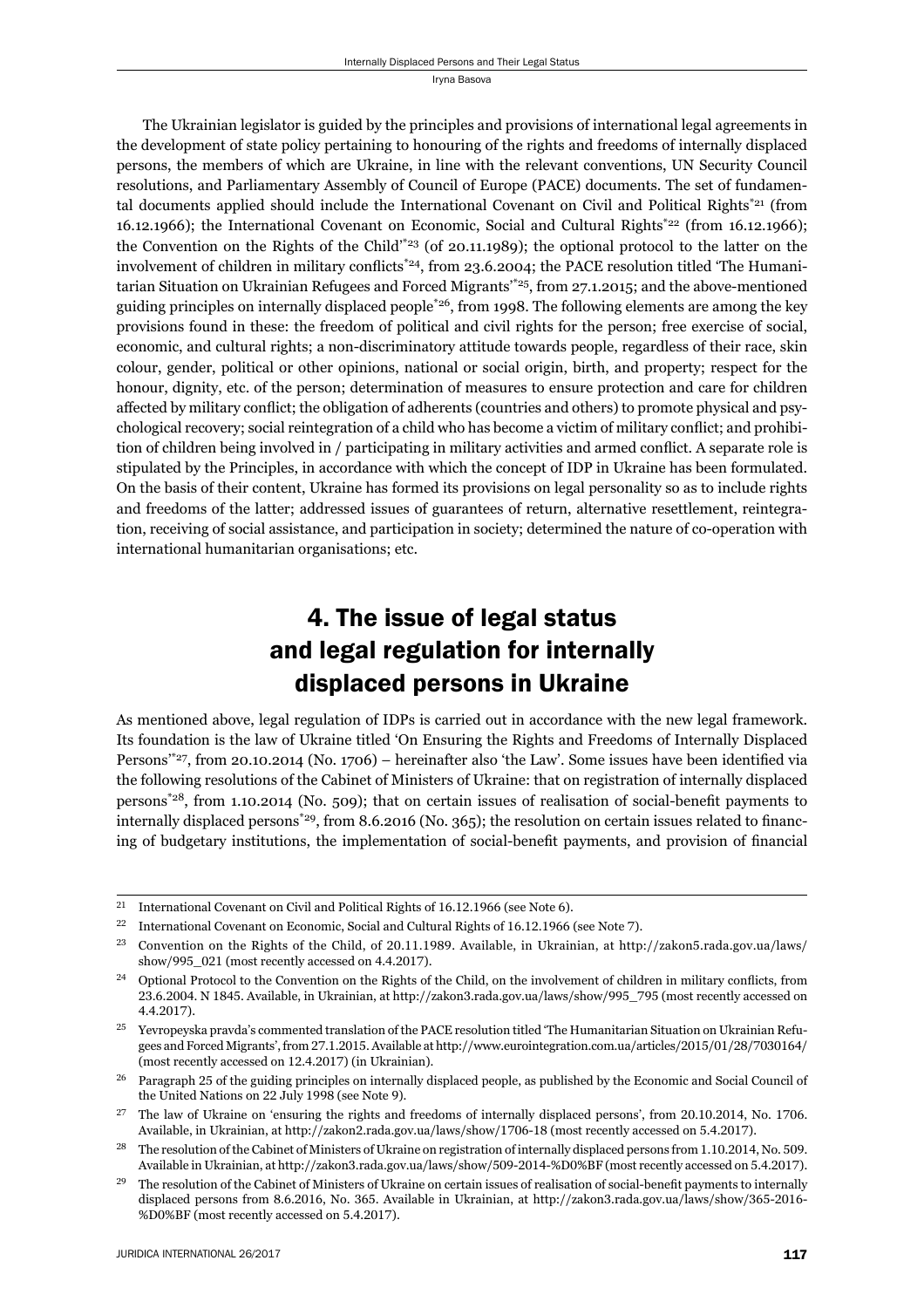support to private enterprises and other organisations from the Donetsk and Luhansk regions\*30, from 7.11.2014 (No. 595); and the one providing monthly targeted assistance to internally displaced persons to cover living expenses, including payment for housing and communal services<sup>\*31</sup>, dated 1.10.2014 (No. 505).

With the law of Ukraine On Ensuring the Rights and Freedoms of Internally Displaced Persons<sup>\*32</sup>, for the first time in Ukraine's history there was formulated a definition of IDP, along with grounds for obtaining the legal status of IDP, specification of the rights and obligations of citizens falling into this category, and a set of guarantees for their social protection and support. Other new elements included provisions dealing with the order and terms for consideration of requests for registration, renewal and extension of social-benefit payments to internally displaced persons; provision of them with social and medical services; and others. Principle  $25^{*33}$  is reflected in the national legislation via Article 18 of the Law, which stipulates that Ukraine co-operates with other countries and with international organisations on the protection and honouring of the rights and freedoms of internally displaced persons and accepts international humanitarian, charitable, technical, and other irretrievable assistance provided to IDPs that has a special purpose and is distributed in accordance with the needs of the persons for whom it is of primary importance (disabled people, women and children, pensioners, and elderly people).

According to Article 1 of the Law, an internally displaced person is a citizen of Ukraine, foreigner, or stateless person who is in the territory of Ukraine on solid legal grounds and has the right of permanent residence in Ukraine, where that person has been forced to leave his or her place of residence in consequence of or in order to avoid the negative effects of military conflict, temporary occupation, widespread violence, human rights violations, and emergencies arising from natural or manmade disaster. This concept is consistent with the definition given in the Principles, sharing certain core features. There are differences, though. For example, whereas in the Principles the subject structure has a generalised notation – individual-linked and without reference to the grounds for the stay (residence) in the country – the Ukrainian legislator provides certain clarifi cations in this respect: a citizen of Ukraine, a foreigner, and a stateless person all are covered, and legality of the stay and residence in the national territory is a condition. In my opinion, the fact of the Ukrainian legislator's appeal to international acts (first of all, the Principles) determines their significance for the legal system of Ukraine.

So the legal definition specifies internally displaced persons as a category of persons who initially require social protection because the circumstances that resulted in their forced movement appeared suddenly; led to change in their usual way of life; and caused a need for material assistance, housing, employment, and restoring of the benefits they normally gained from society. At the same time, however, the legislator does not provide privileged status with reference to other categories of citizens, including those who need special attention (invalids, orphans, pensioners, etc.).

The primary and most fundamental prerequisite for implementation of the law on social protection with regard to a citizen, a stateless person, or a foreigner who reluctantly changed place of residence for reason of the above-mentioned circumstances and truly is an internally displaced person is acquiring the status of IDP (the Georgian legislator refers to such persons as applicants for the status of IDP<sup>\*34</sup>).

A displaced person obtains the status of internally displaced person with effect from the moment at which the legal fact arises  $-$  internal displacement with the grounds stated by the law (armed conflict, temporary occupation, manifestations of violence throughout the country, violations of human rights, or emergency situations stemming from natural or manmade disaster), confirmed by receiving a certificate of

<sup>&</sup>lt;sup>30</sup> The resolution of the Cabinet of Ministers of Ukraine on certain issues of financing of budgetary institutions, the implementation of social-benefit payments, and provision of financial support to private enterprises and organisations of the Donetsk and Luhansk regions from 7.11.2014, No. 595. Available in Ukrainian, at http://zakon3.rada.gov.ua/laws/show/595-2014-%D0%BF (most recently accessed on 5.4.2017).

The resolution of the Cabinet of Ministers of Ukraine on providing monthly targeted assistance to internally displaced persons to cover living expenses, including payment for housing and communal services, from 1.10.2014, No. 505. Available in Ukrainian, at http://zakon2.rada.gov.ua/laws/show/505-2014-%D0%BF/paran21#n21 (most recently accessed on 5.4.2017).

<sup>&</sup>lt;sup>32</sup> The law of Ukraine on 'ensuring the rights and freedoms of internally displaced persons', from 20.10.2014, No. 1706 (see Note 28).

<sup>33</sup> See the guiding principles on internally displaced people as published by the Economic and Social Council of the United Nations on 22 July 1998 (see Note 9).

<sup>&</sup>lt;sup>34</sup> The law of Georgia on 'persons displaced from the occupied territories of Georgia – internally displaced people', dated 6.2.2014, No. 1982 (see Note 5).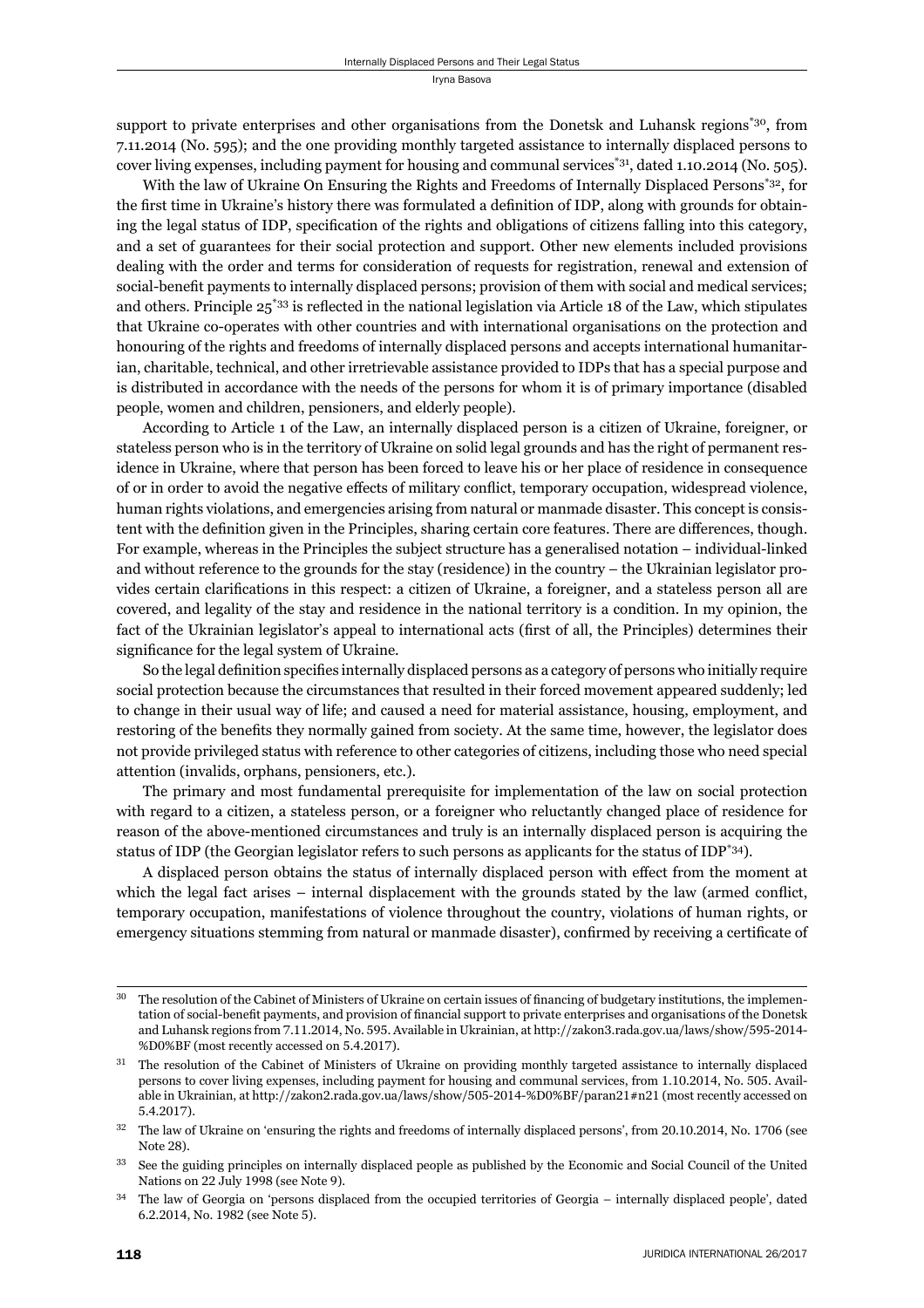registration as an internally displaced person (hereinafter 'registration certificate'), which is valid indefinitely except when conditions have arisen that terminate its validity (as will be explained below) and being registered in the unified-information database on IDPs. It is interesting that Ukrainian legislation specifies the establishment of the fact of forced displacement as taking place by court decision.\*35

In my opinion, with regard to acquisition of the status of IDP, it is important to take into account the age limit. Under the terms of the Law, IDP status may be obtained not only by a person who has reached the age of 18 but also by a child, even one who arrived without parents or other legal representatives. Therefore, the presence of IDP status for a child (or minor) entails receiving all of the designated state guarantees, especially those of security and social welfare. An example of this can be found in the provisions of the resolution of the Cabinet of Ministers of Ukraine on providing monthly targeted assistance to internally displaced persons to cover living expenses, including housing and communal services<sup>\*36</sup>, from 1.10.2014 (No. 505), paragraph 3 of which provides for cash payments (starting for six months, with the possibility of renewal on the grounds specified in the resolution) for disabled persons (of pension age and children) in the amount of 884 UAH (equivalent to 31 euros) per person (family member), SPECIFY THE AMOUNT HERE for able-bodied persons, and 442 UAH (equivalent to 15.5 euros) for an adult but non-pension-age disabled person, with the total amount of payments per month for a given household not to exceed 2,400 UAH (equivalent to 84.2 euros). However, the indicated sums of payments are not enough for both ensuring human life and also meeting the other immediate needs of the migrants. Hence, according to Article 7 of the law of Ukraine 'On the State Budget of Ukraine for 2017'\*37, from 1.5.2017, the subsistence minimum per able-bodied person is set at 1,684 UAH (about 57 euros), for children under six years old at 1,426 UAH (around 48 euros), and for children 6–18 years old at 1,777 UAH (approx. 60 euros); at the same time, there is no increase in the amount of monthly targeted assistance for the IDP. In May 2017, the International Organization for Migration investigated issues related to the needs and provision status of IDPs, and, according to the results cited, it was found that the average monthly income of a forced migrant in Ukraine is approximately 1,990 UAH (quoted at 75 USD or 70 euros), which comes to approximately 2.50 USD or 2.30 euros per day.\*38 And the price policy is significantly higher than the amounts provided. In contrast, Article 11 of the International Covenant on Economic, Social and Cultural Rights\*39 of 16.12.1966 (of which Ukraine is a signatory state) provides for the right of everyone to have an adequate standard of living for self and family, encompassing sufficient food, clothing, and housing, and for the steady improvement of living conditions. The covenant also refers to taking measures to ensure the implementation of this right.

Along with offering the definition of the grounds on which acquisition of the status of IDP is possible, the Law indicates the conditions under which said status is to be terminated. According to Article 12 of the Law, these are  $*$ <sup>40</sup> 1) application for a statement of rejection of the registration certificate; 2) commission of a crime wherein the actions were aimed at violent change, overturning of the Constitutional order, or the seizure of state power; infringement of territorial integrity and the inviolability of Ukraine; involvement in the commission of a terrorist act; public appeals for carrying out a terrorist act; the creation of a terrorist group or terrorist organisation; facilitation of the commission of a terrorist act; financing of terrorism; or implementation of genocide, crimes against humanity or war crimes; 3) return to the abandoned place of permanent residence; 4) departure for a permanent place of residence abroad; 5) and knowing submission of false information. Upon termination of said status, the person immediately becomes no longer entitled to receive targeted social assistance or temporary accommodation but shall still enjoy the rights and exercise responsibilities under the law of Ukraine on a general basis. In the Ukrainian judiciary, there exists the practice of appeal against the actions of state authorities with regard to unlawful termination of payments

<sup>&</sup>lt;sup>35</sup> The Decision of Novoaydarskyi district court, of the Luhansk region, from 28.3.2017 in Case 419/3478/16-u, proceedings for No. 2-0/419/31/2017.

<sup>&</sup>lt;sup>36</sup> The resolution of the Cabinet of Ministers of Ukraine on providing monthly targeted assistance to internally displaced persons to cover living expenses, including payment for housing and communal services, from 1.10.2014, No. 505 (see Note 32).

 $37$  Article  $7$  of the law of Ukraine 'On the State Budget of Ukraine for 2017', from 21.12.2016. Available in Ukrainian, at http:// zakon3.rada.gov.ua/laws/show/ru/1801-19 (most recently accessed on 24.7.2017).

<sup>&</sup>lt;sup>38</sup> UN News Centre. Title of document goes here ['Ukraine: Internally displaced persons live on 2.50 USD a day'], 16.5.2017. Available at http://www.refworld.org.ru/docid/591c4e194.html (most recently accessed on 22.7.2017) (in Ukrainian).

<sup>&</sup>lt;sup>39</sup> Article 11 of the International Covenant on Economic, Social and Cultural Rights, of 16.12.1966 (see Note 7).

<sup>&</sup>lt;sup>40</sup> The law of Ukraine on 'ensuring the rights and freedoms of internally displaced persons', from 20.10.2014, No. 1706 (see Note 28).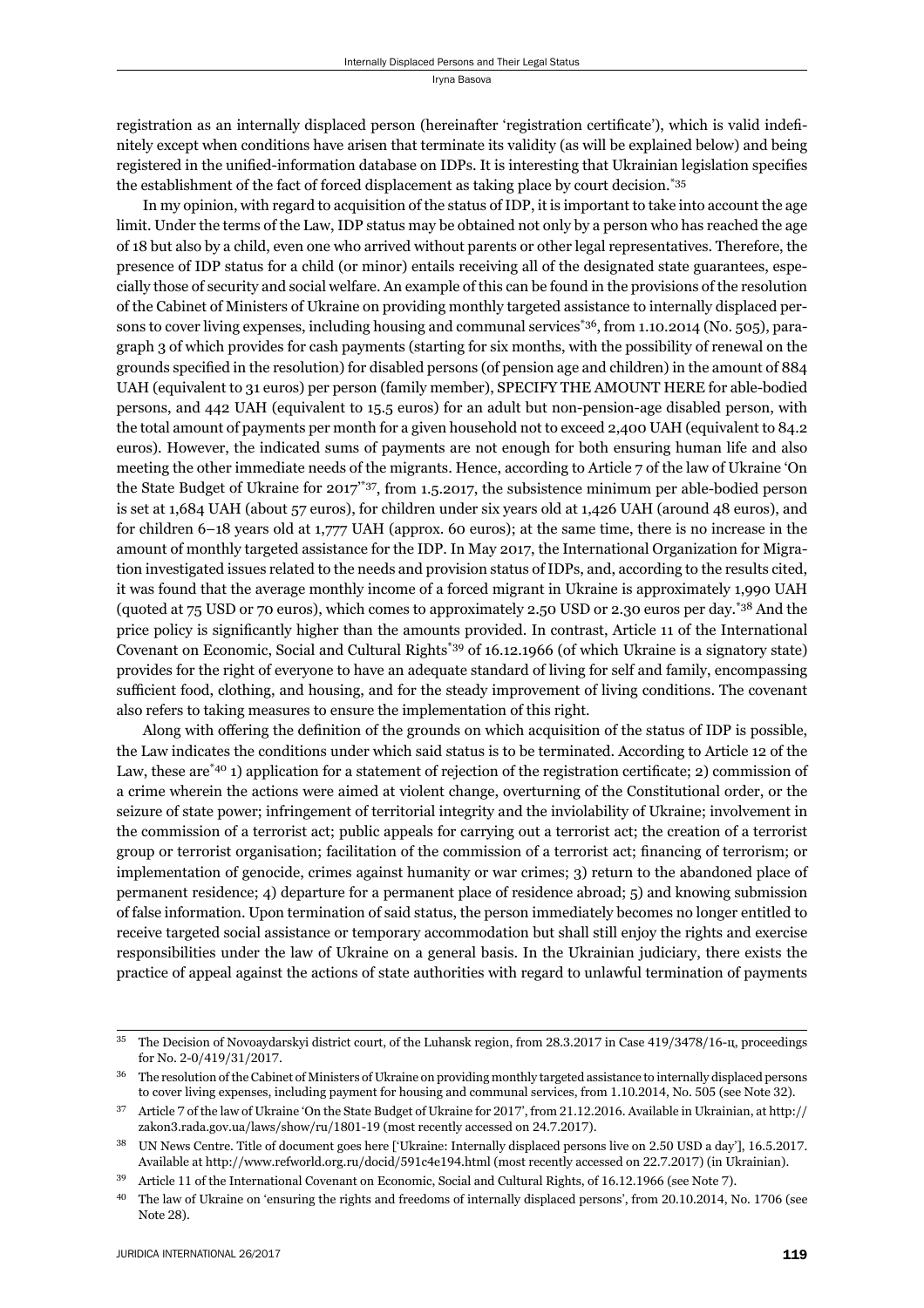for IDPs, and positive decisions have been made on these. For example, by the decision of the Management of Social Welfare body, payment of monthly targeted assistance of Ukraine was denied to displaced people from the city Irmino, in the Luhansk region, on the basis of the registration certificate's expiry and the absence of location registration in the Migration Service system, which confirms the status of IDPs. The Court recognised the illegality of the decision by the state body, and the payment of monthly targeted assistance was restored (with payment of the justified assistance amounts that had not been received)<sup>\*41</sup>.

# 5. Social protection of internally displaced persons in Ukraine: Legal regulation of social benefits and housing provision

The issue of rights and obligations, as well as protections of rights and freedoms of IDPs, is regulated by the above-mentioned national law on ensuring the rights and freedoms of internally displaced persons' and by other normative and legal acts. Under Article 14 of the Law<sup>\*42</sup>, IDPs have the same rights and freedoms as other citizens of Ukraine residing permanently in the territory of Ukraine. In accordance with Principle 20, IDPs in Ukraine have the right to recognition of their legal personality. National authorities issue identity documents confirming Ukrainian citizenship or identity documents confirming their special status (passports, registration certificates, and birth and/or marriage certificates). For persons residing in territories not currently under the control of Ukrainian authorities, the realisation of said right is possible via a court decision. For example, to obtain a Ukrainian birth certificate for a child born in temporarily occupied territory, the parent(s) or other legal representative(s) must apply to any court in the territory controlled by the Ukrainian authorities, with the application form, necessary documents, and payment of court fees. The case is considered promptly, and a decision based on its results is made on the satisfaction of the application, its return for resubmission, or refusal to satisfy it. In our opinion, this provision is a positive step towards the realisation of rights not only for those who were forced to move to the territories that remain under Ukrainian control but also for those left to live in temporarily occupied territories. For IDPs, the law specifies the right to work and to receive pension, compulsory state social insurance, education, housing, medical care, and the right to vote.

At the same time, this act of law defines certain responsibilities for IDPs. Hence, Article 9 of the Law\*43 obliges them to observe the Constitution and laws of Ukraine and other legislative acts; report any change of place of residence to the government unit charged with social protection of the citizens of the district (part of the City of Kiev's state-level administrations), to executive bodies of the relevant city, and (when one exists) to the council of the district within the city associated with the new place of residence within 10 days from the date of arrival in that new place of residence; and fulfi l other obligations. Frequently, the issue of this reporting is a source of dissatisfaction among IDPs, because, in their view, the latter violates their personal rights. While failure to perform this reporting may result in the termination of benefits, jurisprudence accepting the IDPs' arguments exists in the Ukrainian legal process. For example, in the city of Pavlohrad, in the Dnipropetrovsk region, the Court satisfied the claim of a displaced woman whose pension payments were discontinued by the Pension Fund of Ukraine, which had referred to Resolution 365 of the Cabinet of Ministers of Ukraine on certain issues of social benefits to internally displaced persons<sup>\*44</sup> (from 8.6.2016). While the latter provides an opportunity for termination of pension payments in cases of cancellation of

<sup>&</sup>lt;sup>41</sup> Title of document goes here ['News for displaced people: Displaced people began to recover payments by the court, Ukraine']. Available at http://www.idps.in.ua/2016/06/16/pereselentsyi-nachali-vosstanavlivat-vyiplatyi-cherez-sud/ (most recently accessed on 24.7.2017) (in Ukrainian).

<sup>&</sup>lt;sup>42</sup> Article 14 of the law of Ukraine on 'ensuring the rights and freedoms of internally displaced persons', from 20.10.2014, No. 1706 (see Note 28).

ɵɴ *Ibid*., Article ɺ.

<sup>&</sup>lt;sup>44</sup> The resolution of the Cabinet of Ministers of Ukraine on certain issues of realisation of social-benefit payments to internally displaced persons from 8.6.2016, No. 365 (see Note 30).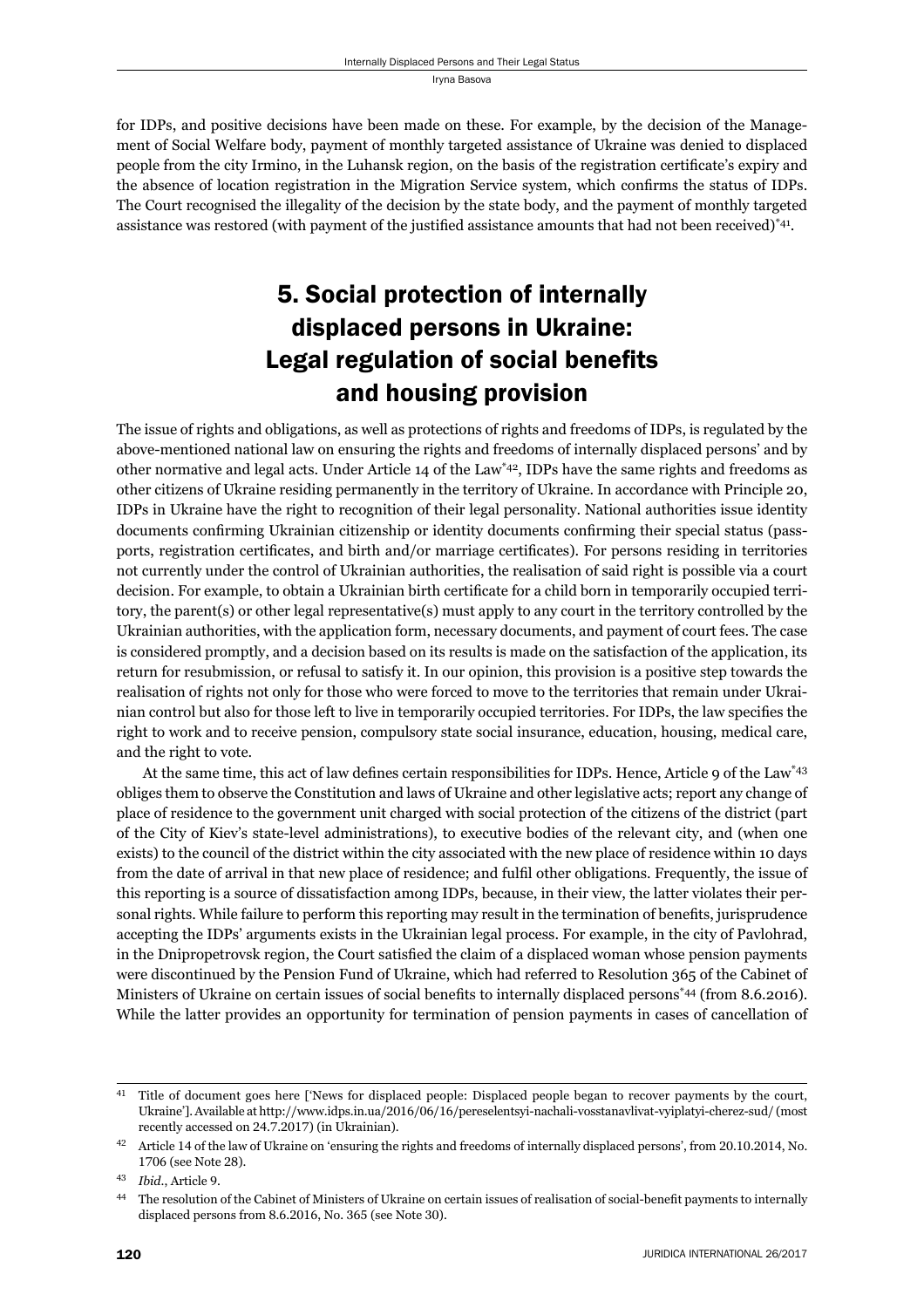an IDP certificate's validity for reason of prolonged absence (i.e., absence of more than 60 days) from the registered place of residence. Payment of the woman's pension was reinstated\*45.

The issue of social protection is crucial for persons who are forced to move within the country and also for the country itself, as a guarantor of the implementation of such protection. The issue is primarily associated with the initiation, renewal, and payment of social benefits, but providing temporary housing for migrants, paying them cash benefits and other compensation, supplying social and medical services, and providing other social protection are important too.

Institution (and recovery) of social benefits for IDPs is regulated by an order on 'appointment' (or recovery) of social benefits for internally displaced persons, an order approved via the above-mentioned resolution of the Cabinet of Ministers from 8.6.2016 on various issues related to social benefits for IDPs<sup>\*46</sup>. That order specifies the mechanism for initiation or recovery of pensions (in the form of a monthly lifetime financial allowance), lifetime state grants, all other kinds of social benefits and compensation, financial security, provision of social services, and subsidies and benefits from the state budget and from funds linked to compulsory state social insurance to internally displaced persons. In order for social benefits to be assigned or reinstated for IDPs, in the cases determined by law, its legal representative shall submit the corresponding application to the body that makes social payments in the territory. This is done where the relevant person is registered, at the place where he or she actually resides / is staying, irrespective of the fact of the place of registration/stay. Upon receipt of such an application, the competent state authorities verify the authenticity of the information provided (on IDP status, residing or staying at the specified address, etc.). In line with the findings, an approval decision or a decision to refuse is taken. Such a complicated procedure was developed to reduce the number of cases of unlawful payments.

In my opinion, the real issue is granting and receiving of pensions and other social benefits for residents who have continued living in temporarily occupied parts of the Donetsk and Luhansk regions and in annexed Crimea. According to Article 1 of the law of Ukraine on ensuring the rights and freedoms of citizens and the legal regime of the temporarily occupied parts of Ukraine<sup>\*47</sup> (No. 1207), from 15.4.2014 (specified by the normative act), the temporarily occupied territories within Ukraine are an integral part of the territory of Ukraine covered by the Constitution and laws of Ukraine. In other words, citizens living in these territories remain citizens of Ukraine and have the same rights as citizens of Ukraine living in territories controlled by the Ukrainian authorities. In contrast, however, specified by the normative act establishes a special legal regime; defines peculiarities of the activity of public bodies, local authorities, enterprises, institutions, and other organisations in terms of this regime; and addresses the honouring and protection of rights and freedoms of the person or citizen, alongside the rights and legitimate interests of entities in these territories, on this basis. For example, peculiarities are aligned with geographical limits of the temporarily occupied territory, with a special procedure for ensuring the rights and freedoms of citizens of Ukraine residing in that temporarily occupied territory, for performing deeds, such us conducting elections and referenda, and for the realisation of other rights and freedoms of the person and citizen.

The provisions of the law to ensure the rights of persons residing in the temporarily occupied territory and on employment, pensions, compulsory state social insurance, social services, etc. seem important. According to Article 7 of the Law<sup>\*48</sup>, implementing of the above-mentioned rights for such residents is carried out in accordance with the laws of Ukraine. But today complexity is visible in the fact that the temporarily occupied territories have no structural units of the relevant bodies of the state government of Ukraine and are missing the departments of financial institutions and other enterprises/organisations that once carried out accumulation and distribution of the funds and ensuring of enforcement of the citizens' rights to receive a pension and other mandatory social payments. In these territories, delivering such funds for some categories of citizens is dangerous and inappropriate, because they could be used instead for other

<sup>&</sup>lt;sup>45</sup> Title of document goes here ['The right for protection: Advocacy and legal assistance for internally displaced persons']. Available at http://vpl.com.ua/uk/news/3172/ (most recently accessed on 24.7.2017) (in Ukrainian).

The resolution of the Cabinet of Ministers of Ukraine on certain issues of realisation of social-benefit payments to internally displaced persons from 8.6.2016, No. 365 (see Note 30).

The law of Ukraine on 'ensuring the rights and freedoms of citizens and the legal regime in the temporarily occupied territory of Ukraine', dated 15.4.2014, No. 1207. Available, in Ukrainian, at http://zakon5.rada.gov.ua/laws/show/1207-18 (most recently accessed on 12.4.2017).

Article 7 of the law of Ukraine on 'ensuring the rights and freedoms of internally displaced persons', from 20.10.2014, No. 1706 (see Note 28).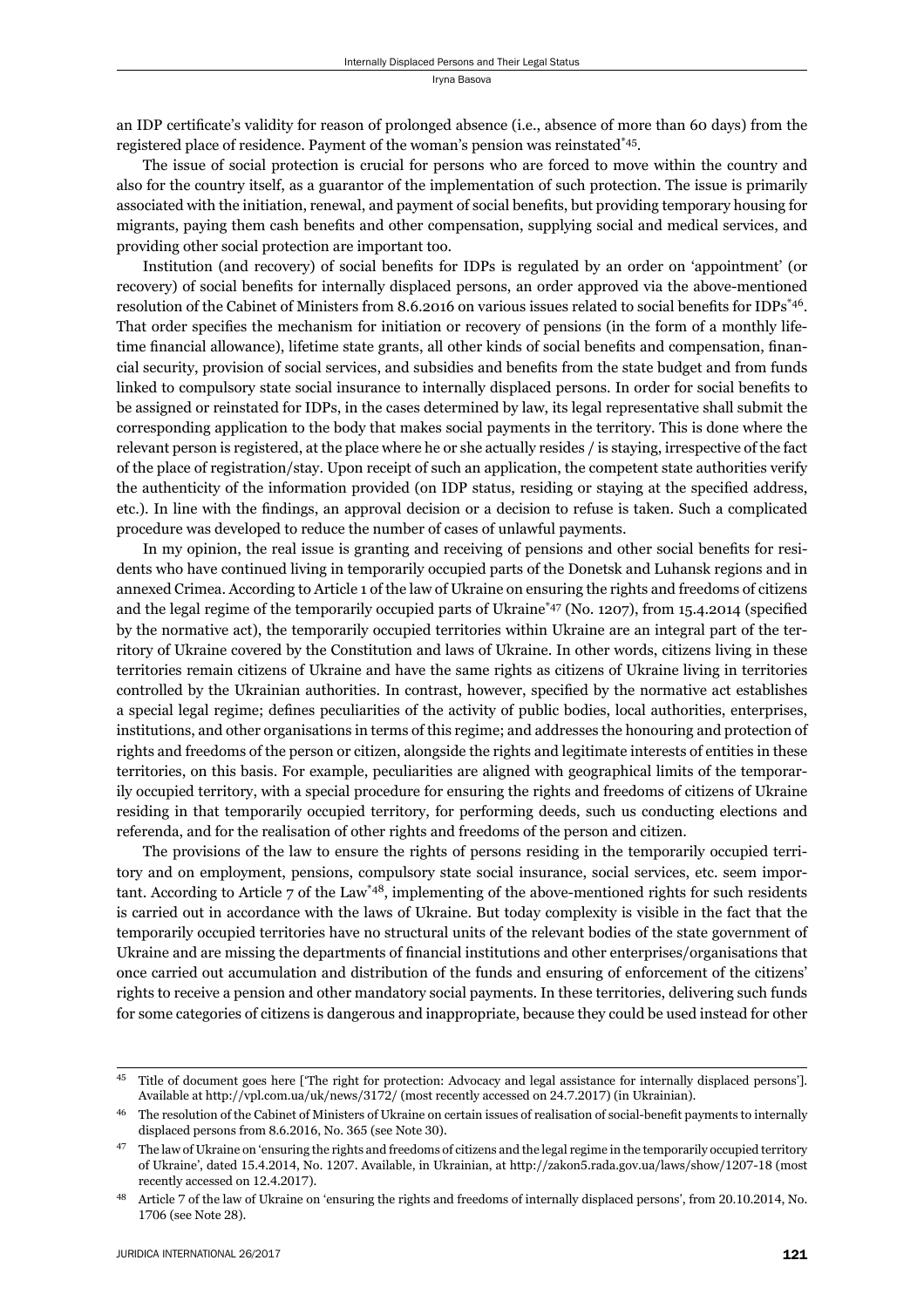purposes by the occupying power's authorities. Therefore, in order to ensure the rights specified by the Constitution and laws of Ukraine on social security, which is shown as well as initiation (or recovery) and payment of cash benefits, the legislator entered certain limitations into law. Hence, Resolution 595 of the Cabinet of Ministers of Ukraine, from 7.11.2014, on various issues of financing for budgetary institutions, the implementation of social payments, and provision of financial support to private enterprises and other organisations in the Donetsk and Luhansk regions<sup>\*49</sup>, specified a temporary scheme of financing for budgetary institutions, the implementation of social-benefit payments, and provision of financial support to the relevant organisations in those regions. In accordance with Clause 2 of the above-mentioned order, for state authorities that are based in the temporarily occupied territory and not exercising their powers, expenditures from the state budget, the budget of the Pension Fund of Ukraine, and budgets of other funds for obligatory state social insurance are to be disbursed only after the return of said territory to the control of public authorities. In other words, all cash payments that the law dictates for payment to citizens of Ukraine (pensioners, single mothers, the disabled, and others) residing in the temporarily occupied territory while it remains occupied are credited to their personal accounts and can be paid in accordance with the conditions defined by the legislation of Ukraine. The main conditions are 1) the individual departing to territories controlled by the Ukrainian government, for temporary or permanent residence; receiving the status of IDP in accordance with the requirements of applicable law; and registering with the relevant department of the social-protection body (the terms and conditions for initiation or resumption of social benefits are described above) and 2) the relevant parties completing the anti-terrorism operation in certain districts of the Luhansk and Donetsk regions and restoring the structural units of the authorities of the state government of Ukraine, branches of financial institutions, and other enterprises/organisations. Therefore, the citizens of Ukraine living in the temporarily occupied territory are not deprived of the right to be assigned and receive pension and other social benefits; instead, they have a specially defined procedure for the implementation of their rights. Upon completion of the anti-terrorism operation in the districts in the Luhansk and Donetsk regions in question and once the above-mentioned structural units of the authorities of the government of Ukraine, branches of financial institutions, and other enterprises or other organisations are restored, the special legal regime can be changed or eliminated. However, in my opinion, the procedure and mechanism for obtaining social benefits is quite complex, especially for persons of retirement age. Therefore, it needs to be simplified. One step already made in this direction is simplification of the way of obtaining old-age pension payments for Ukrainians residing in the temporarily occupied territories in the Luhansk and Donetsk regions and who were granted such a pension before 20.2.2014 (in line with Article 1 of the law of 15.4.1207 on ensuring the rights and freedoms of citizens and the legal regime in the temporarily occupied areas of Ukraine (No. 1207), the date on which the temporary occupation began. In order for these persons to receive the payments, it should be enough for the latter to arrive in territory controlled by the Ukrainian authorities and, at the appropriate department of the Pension Fund of Ukraine, present a passport and a pension certificate.

One of the key real-world issues still affecting IDPs is housing. This issue is regulated by the regulations of the Cabinet of Ministers on providing monthly targeted assistance to internally displaced persons to cover living expenses, including housing and communal services<sup>\*50</sup> (No. 505), from 1.10.2014 (the provisions of which were analysed above), and on providing temporary accommodation for families who migrated from the Autonomous Republic of Crimea and the city of Sevastopol\*51 (No. 213), from 25.6.2014 (its provisions too were analysed above). The content of both resolutions sets forth details of a financial allowance intended to cover payments for accommodation. Repayment periods are set at six months, with the possibility of renewal under the conditions specified by this regulatory act. It specifies one authorised bank, the State Savings Bank of Ukraine, as the immediate source of such assistance; that bank is to open and maintain current accounts for receiving the financial allowance. In accordance with Clause 3 of the

<sup>&</sup>lt;sup>49</sup> The resolution of the Cabinet of Ministers of Ukraine on certain issues of financing of budgetary institutions, the implementation of social-benefit payments, and provision of financial support to private enterprises and organisations of the Donetsk and Luhansk regions from 7.11.2014, No. 595 (see Note 31).

ɶɱ The resolution of the Cabinet of Ministers of Ukraine on providing monthly targeted assistance to internally displaced persons to cover living expenses, including payment for housing and communal services, from 1.10.2014, No. 505 (see Note 32).

The regulation of the Cabinet of Ministers of Ukraine titled 'Providing Temporary Accommodation for Families Who Migrated from the Autonomous Republic of Crimea and the City of Sevastopol', from 25.6.2014, No. 213. Available, in Ukrainian, at http://zakon3.rada.gov.ua/laws/show/213-2014-%D0%BF (most recently accessed on 12.4.2017).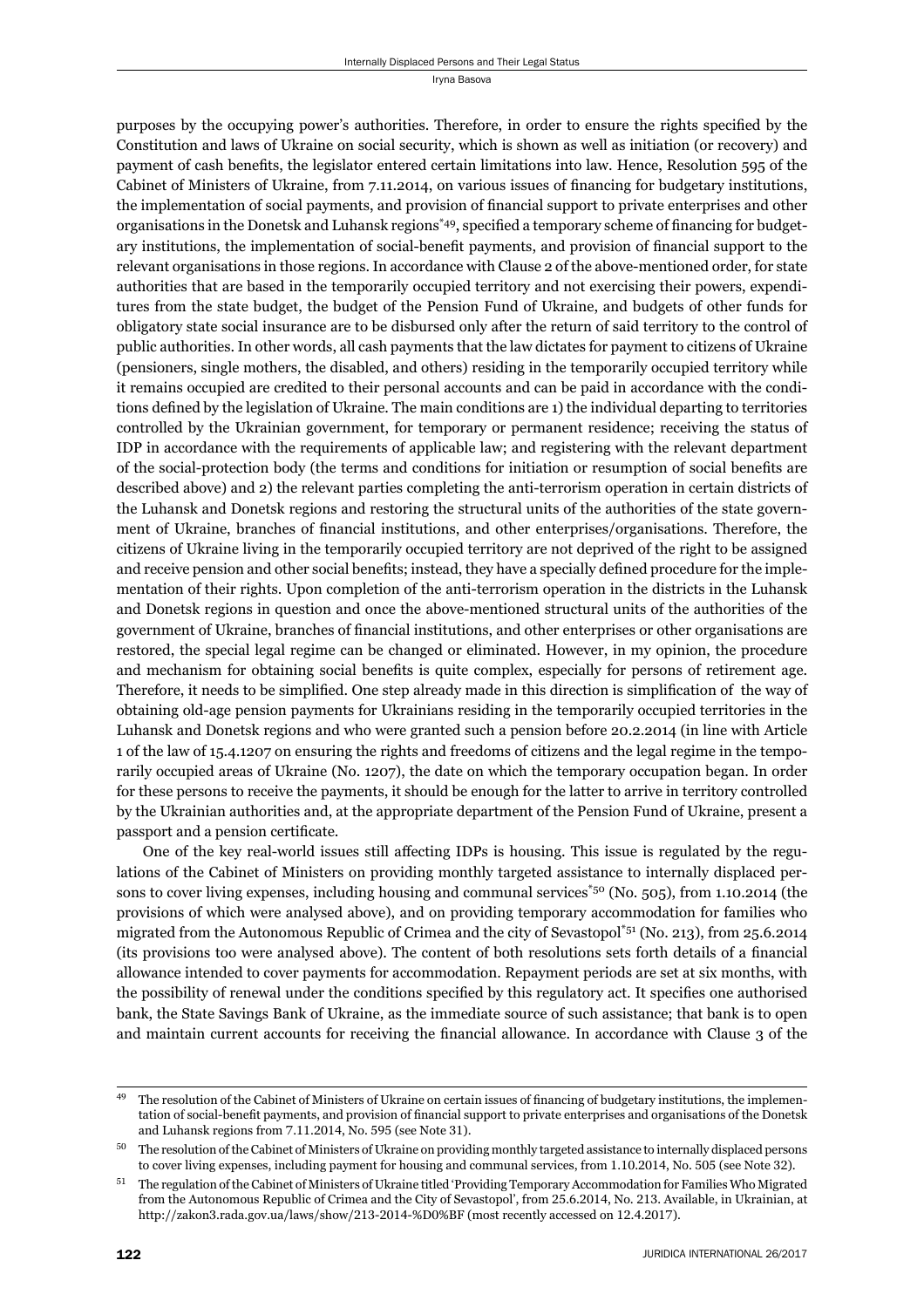above-mentioned order\*52, which was approved via Resolution 213 of the Cabinet of Ministers, the amount of the financial allowance is determined by a rate setting it at up to 75% of the cost of accommodation per day but not more than 200 UAH (approx. 7 euros) for each family member. It is paid by means of a non-cash transfer by the authorities, as specified in the prescribed manner, to the accounts of places where temporarily displaced persons are housed sanatoria and other health institutions, agencies, and establishments for social protection of the population, along with hostels. For IDPs, Article 9 of the law of Ukraine on ensuring the rights and freedoms of internally displaced persons\*53 from 20.10.2014 (i.e., No. 1706) also provides the possibility of free temporary residence (when the person has made payment in the value of the associated communal services) for six months from the date of registration as an IDP; this term can be extended for large families, the disabled, and the elderly.

The issue of resettlement of displaced residents has been addressed thus: the disabled, pensioners, and low-income families were placed in sanatorium facilities and other health institutions or social-security institutions, other categories of people were accommodated in hostels, hotels, and specially constructed modular towns. However, for most IDPs, who live in residences they have found themselves, the financial assistance provided under the Ukrainian legislation is not enough in the current economic conditions. According to internal research on resolving housing issues for IDPs\*54, as of September 2016, 95.5% of migrants were living in rented flats. Another issue now being raised in Ukrainian society is that of discriminatory attitudes towards IDPs. There are cases wherein people who seek to rent a home are denied it on the grounds that they are IDPs. Refusal to hire occurs also, on the same grounds. This position is unacceptable and in contradiction with Principle 1 and with Article 5 of the law of Ukraine on ensuring the rights and freedoms of internally displaced persons\*55 (No. 1706).

The progress toward resolving the housing issue is seen most strongly in the construction of individual housing units for IDPs, such as construction of residential complexes for migrants that are designed for 500 fl ats each, and expressions of desire to develop these areas. Nonetheless, this matter could create social conflict, because, alongside IDPs, who definitely need help at the level of the country, there are other categories in Ukrainian society – such as the disabled, Chernobyl victims, and 'mother-heroines' – who need residence. Also, ordinary citizens should not be forgotten here; they are no exception to the phenomenon of facing long-term queues for a place of residence.

Hence, the issue of legal regulation of housing for IDPs and the real-world provision of that housing has been important for the Ukrainian legislator and remains so. In my view, for that issue's resolution, it would be appropriate to provide allowance for places in new public housing stock could be provided, from which the IDP can buy a flat through partial payment of its value – for example,  $25\%$  of the total cost. In my opinion, the latter proposal is appropriate for repair or reconstruction of abandoned, empty buildings that are on state or municipal property with the involvement of foreign investors and the use of innovative technologies. This housing can be put to good use for the temporary settlement of migrants.

#### 6. Conclusions

Today, the issue of the status of IDPs and the legal regulation related to them constitutes a key concern not only for Ukraine but also for the whole world. An important component of state policy in protecting the rights and freedoms of forced migrants in Ukraine is to create an effective foundational legal framework and an effective mechanism for its implementation. The legislative framework for legal regulation surrounding IDPs in Ukraine is based on the norms of international law. The 1998 guidelines on internally displaced

 $52$  Clause 3 on the procedure for using funds from the state budget reserve fund to provide cash assistance for the temporary residence of families who have moved from the Autonomous Republic of Crimea and from Sevastopol. See http://zakon3. rada.gov.ua/laws/show/213-2014-%D0%BF (most recently accessed on 25.7.2017) (in Ukrainian).

<sup>53</sup> Article 9 of the law of Ukraine on 'ensuring the rights and freedoms of internally displaced persons', from 20.10.2014, No. 1706 (see Note 28).

<sup>&</sup>lt;sup>54</sup> I. Shevchenko. Title of document goes here ['The housing issue of displaced people: Two years of searching for a home place'], 7.9.2016. Available via the UNIAN news agency at https://www.unian.ua/society/1508883-kvartirne-pitannya-pereselentsiv-dva-roki-mitarstv.html (most recently accessed on 12.4.2017) (in Ukrainian).

<sup>&</sup>lt;sup>55</sup> The law of Ukraine on 'ensuring the rights and freedoms of internally displaced persons', from 20.10.2014, No. 1706 (see Note 28).